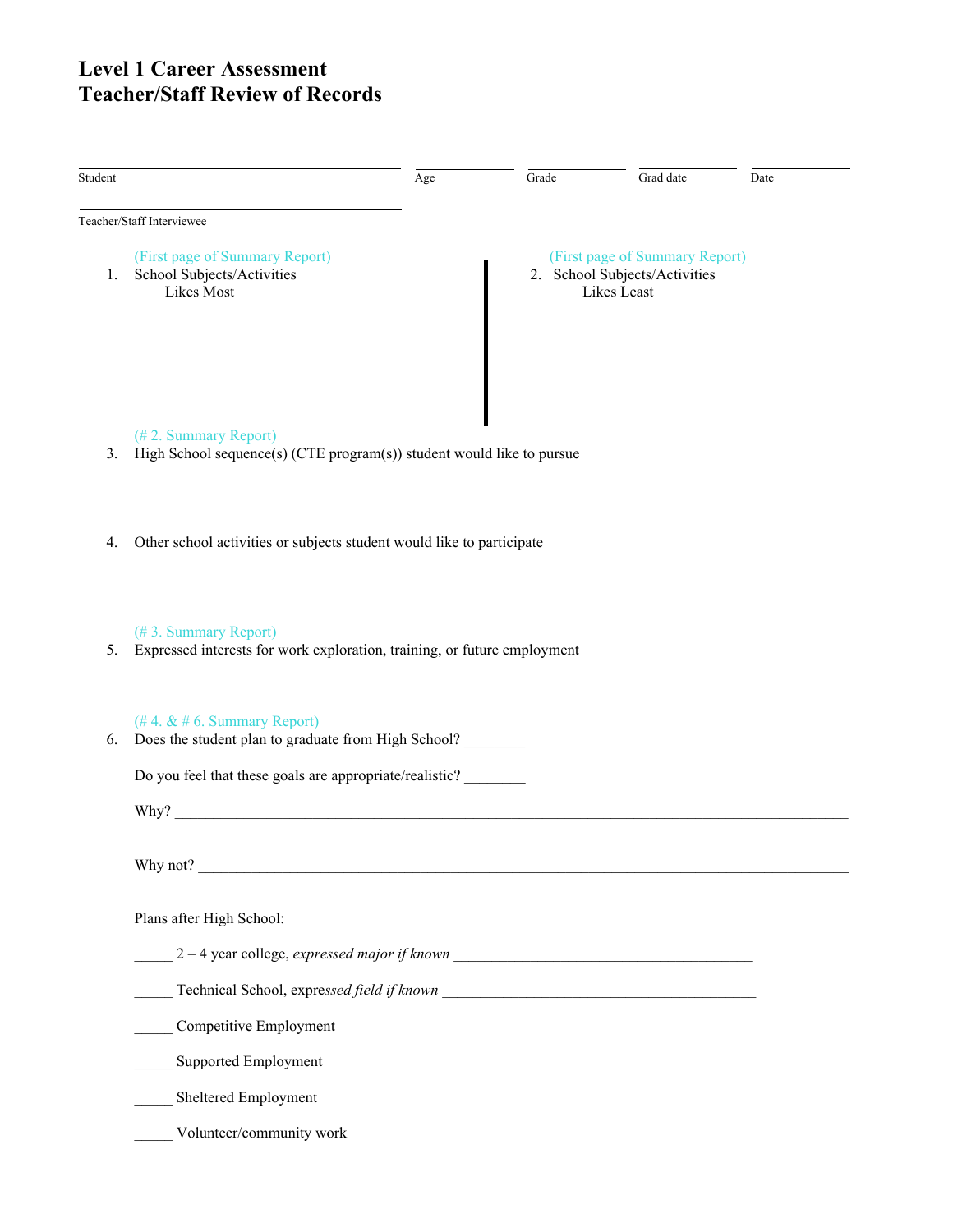### (# 7. Summary Report)

7. What does the student do during his/her spare time? *(Hobbies, sports, community programs, TV, etc.)*

# (# 8. Summary Report)

8. Describe any health problems and/or disabilities that may require special accommodations and/or support services in training or employment situations *(include any assistive technology supports currently used by the student)*

#### (# 9. Summary Report)

9. Is the student having difficulty understanding or keeping up with the work in any classes? If so, in which classes **and** what are the difficulties?

## (# 10. Summary Report)

10. Learning style *(circle items which describe how the student learns best)*

| <b>Sensory</b>                                                                                                               | visual   |                  | tactile                  |                 | auditory                                 | other          |    |                          |
|------------------------------------------------------------------------------------------------------------------------------|----------|------------------|--------------------------|-----------------|------------------------------------------|----------------|----|--------------------------|
| <b>Reasoning Style</b>                                                                                                       | abstract |                  | concrete                 |                 | other                                    |                |    |                          |
| <b>Least Restrictive Environment</b>                                                                                         |          | lg. group $10 +$ |                          | group to $5-10$ | small group 2-5                          | individual 1:1 |    |                          |
| $(\# 13.$ Summary Report)<br>11. Career activities this school year <i>(circle to indicate)</i> $(2 = I \text{ don't know})$ |          |                  |                          |                 |                                          |                |    |                          |
| Learn about occupations $\&$ jobs                                                                                            | yes      | no               | $\overline{?}$           |                 | Learn how to find jobs                   | yes            | no | $\gamma$                 |
| Learn about wages $&$ benefits                                                                                               | yes      | no               | $\overline{\mathcal{E}}$ |                 | Learn how to succeed/<br>advance in jobs | yes            | no | $\overline{\mathcal{L}}$ |
| Learn about High School sequences                                                                                            | yes      | no               | $\overline{?}$           |                 | Take CTE courses                         | yes            | no | $\overline{?}$           |
| Learn about other job-training                                                                                               | yes      | no               | $\overline{?}$           |                 | Supervised Work Experience               | yes            | no | $\overline{?}$           |
| Other                                                                                                                        |          |                  |                          |                 |                                          |                |    |                          |

#### (# 14. Summary Report)

12. Development of positive work behaviors at school *(circle to indicate)*

| Cooperate with teachers   | good | fair | poor | Complete work assignments | good | fair | poor |
|---------------------------|------|------|------|---------------------------|------|------|------|
| Follow directions         | good | fair | poor | Get along with classmates | good | fair | poor |
| Stay on task during class | good | fair | poor | Class attendance          | good | fair | poor |
| Other                     |      |      |      |                           |      |      |      |